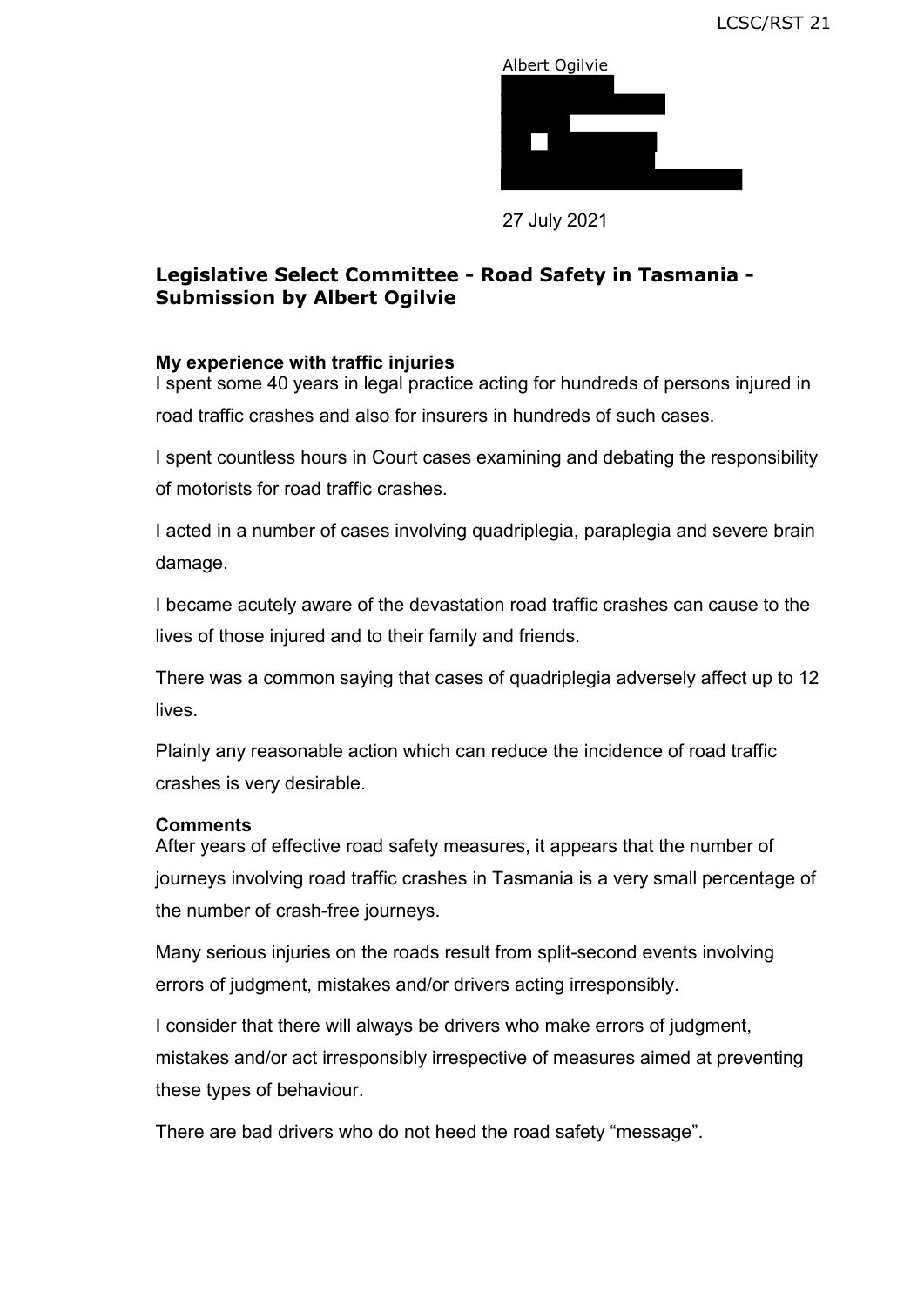Blanket rules such as overall lowering of speed limits are unlikely to modify the behaviour of these bad drivers.

 I consider that we have reached a point of diminishing returns from measures aimed at driver behaviour.

In my opinion a significant reduction in injuries resulting from road crashes could be achieved by making roads substantially crash tolerant.

We must out-manoeuvre bad drivers with error-forgiving roads.

In an industrial work place governed by standard occupational health and safety legislation it is completely unthinkable that two human controlled machines travelling in opposite directions at closing speeds of up to 200 kp/h would be permitted to pass each other separated by only a small distance and with the only "barrier" between them being a strip of paint.

The same comment applies to machines being driven at significant speed close to solid roadside objects such as trees, poles and buildings.

In the work place there is always a requirement for guard rails to protect people from accidents no matter how well trained they are or how strict their instructions may be.

Why should road users be any less protected?

 Traffic barriers are already in common use throughout many parts of Tasmania, in other Australian states and in overseas countries.

 Sometimes they are constructed of solid concrete and sometimes of metal railings. Either type appears to me to be effective to contain out of control motor vehicles within the road way.

Except in the most unusual of circumstances these barriers eliminate head-on collisions and collisions with solid roadside objects.

These barriers could be given a higher priority in funding with installation commencing in the highest risk areas.

I personally would rather strike a glancing blow in a motor vehicle against a smooth, solid barrier whether constructed of solid concrete or of metal railings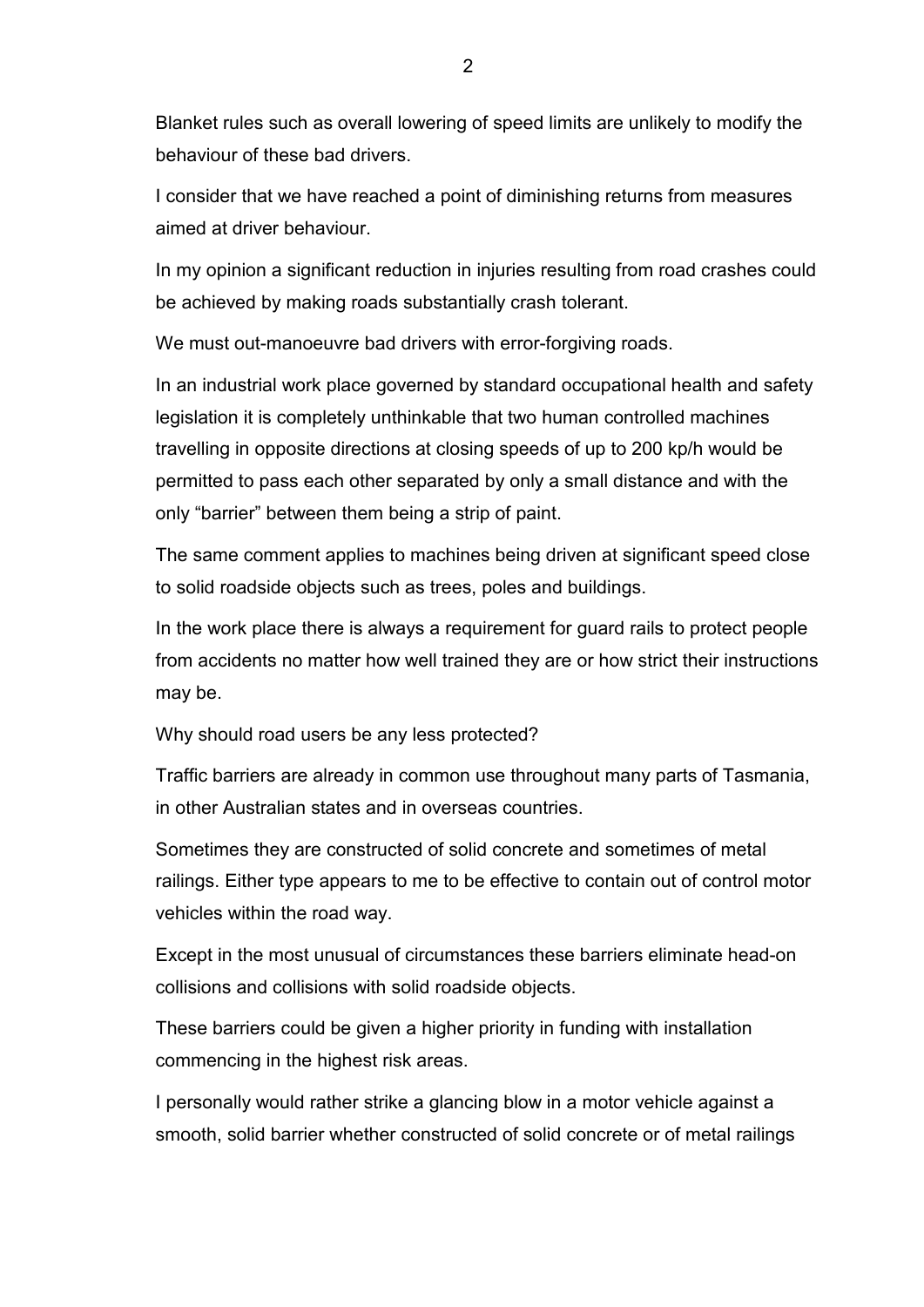than hit posts supporting wire ropes with the risk of the vehicle being spun or over-turned.

 ropes lead to much worse injuries. This appears to me to be very likely. Motor cyclists have expressed the view that collisions with the posts and wire

However, if authoritative vehicle impact testing supports the use of posts and wires as being more effective in minimising crash outcomes than solid barriers, I would of course accept that conclusion.

This may be a matter for expert advice.

# **Suggestions**

 I consider that the number of deaths and injuries arising out of motor vehicle and  incrementally adopting the following measures: motor cycle accidents in Tasmania could be significantly reduced by

# **Rumble strips**

- 1. Install central rumble strips on two-way roads. 2. Install side rumble strips on all roads.
- 

### **Barriers**

- 3. Where practicable, instead of rumble strips, install central barriers on two-way roads with spaces where appropriate for pedestrians or turning vehicles.
- 4. Where practicable, instead of rumble strips, install barriers on the sides of roads with spaces where appropriate for pedestrians or turning vehicles.

#### **Speed humps**

5. Install speed humps at intersections and junctions not controlled by traffic lights.

#### **Speed limit signage**

- 6. Install many more speed limit signs to enable drivers to be aware of applicable limits more easily than at present.
- 5. Rationalise the multiplicity of varying speed limits.

#### **Breath testing machines**

6. Require free breath testing machines to be available at all establishments providing alcohol to the public.

#### **Traffic Court cases**

7. Make special arrangements for court cases to be heard very soon after the date of alleged traffic offences in a designated Traffic Court.